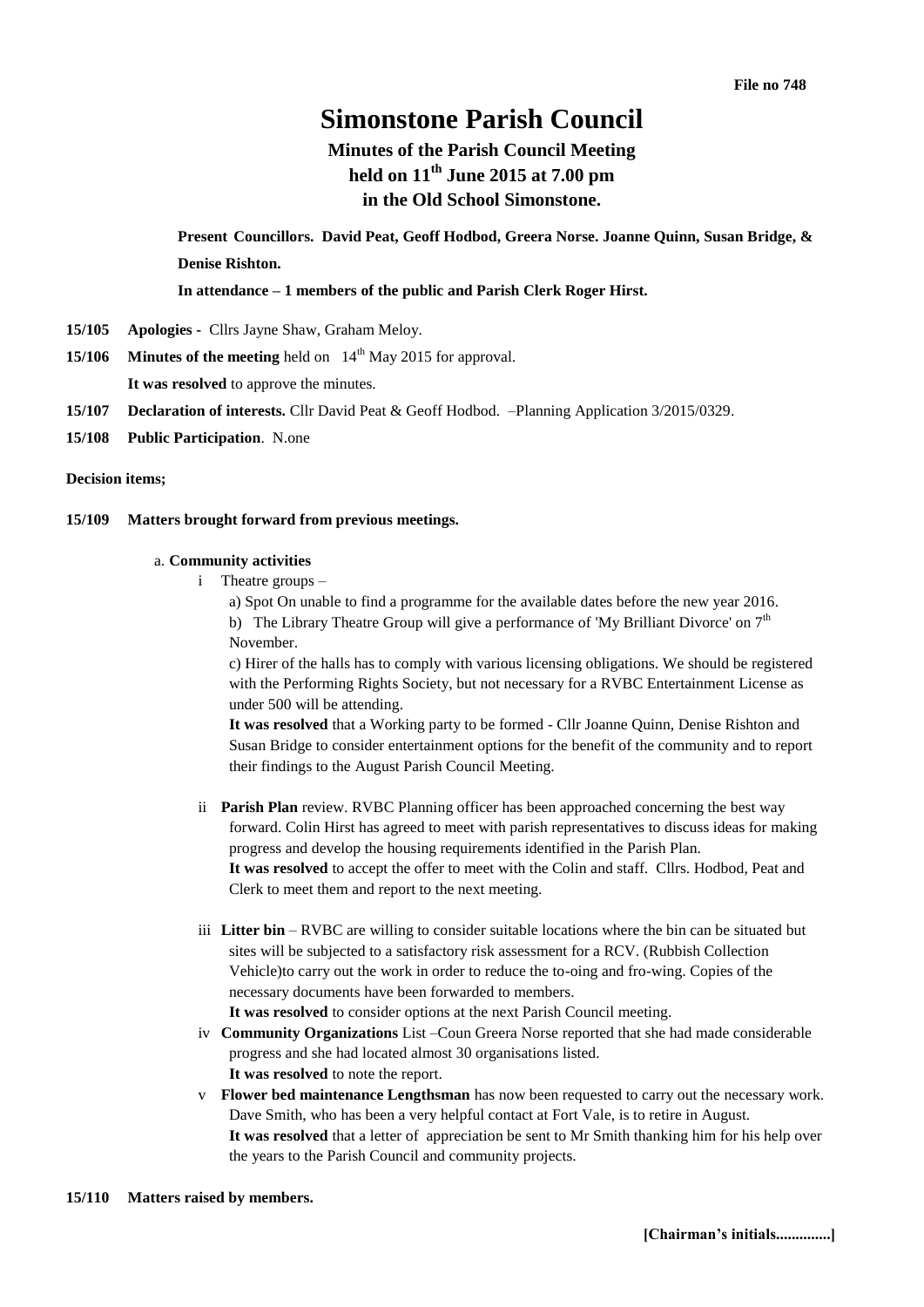a. **Cllr Quinn Website & Coun Hodbod** -Beauley Ave footpath, hedges and tree. The Clerk has reminded the LCC Highways of previous requests to resolve the complaints and copies have been forwarded to County Councillor Atkinson about the local concerns. Members have been notified but to date no response has been received.

**It was resolved** that Cllr Hodbod would visit the properties to discuss the problem that the hedges are causing to pedestrians on the footpath.

#### **15/111 Correspondence Items of concern**

a. Cllr Peat reported that had received a letter from a resident requesting that a pedestrian crossing be installed across the A671 at the top of Simonstone Lane to make crossing the road safer at this location especially for School Children.

**It was resolved** that the clerk write to the complainant and to forward the letter to the county councillor expressing the Parish Council's support for a crossing at this location.

#### **15/112 Reports**

a. **Chairman**. – a copy of the report had been distributed and the following matters had been pursued;-

- i War Memorial Trust Lancaster ;re War Memorials in Community. This is a joint venture of Civic Voices, Historic England,Imperial War Museum and War Memorials Trust, to register and survey the condition of the 100,000 war memorials in the UK. There are approximately 85,000 in England and circa 10% are thought to be unsafe or in danger of loss. He registered the new Simonstone Memorial on behalf of the Simonstone Community.
- ii A letter had been received from the Minister for Veteran Affairs of Canada ,to complement the Parish's efforts in remembering the fallen in WW1 and requested photographs of the 3rd Plaque for the Government of Canada Veterans website.

**It was resolved** to approve the action to register the new Memorial and that photographs of the memorial be forwarded to the Canadian Government website.

b. **Coun Meloy** – No report.

#### **15/113 RVBC.**

#### **15/114 Planning**

| <b>Application number</b><br>3/2015/0323 | Officer:: Adam Birkett 01200 414571                            | Grid Reference 377409 434372 |  |
|------------------------------------------|----------------------------------------------------------------|------------------------------|--|
| <b>Address</b>                           | <b>County House Simonstone Lane Simonstone BB12 7NX</b>        |                              |  |
| Proposal                                 | 24/04/2015 First floor extension Applications for full consent |                              |  |
| <b>Parish Council</b>                    | No objection                                                   |                              |  |

| <b>Application number</b> | Officer: : Adam Birkett 01200 414571                                         | Grid Reference 377370 434498 |  |  |
|---------------------------|------------------------------------------------------------------------------|------------------------------|--|--|
| 3/2015/0329               |                                                                              |                              |  |  |
| <b>Address</b>            | 4 Haugh Avenue Simonstone BB12 7HZ Simonstone                                |                              |  |  |
| <b>Proposal</b>           | Demolition and removal of existing timber and asbestos concrete garage.      |                              |  |  |
|                           | Construction of a replacement K-rendered breeze block garage with terracotta |                              |  |  |
|                           | Marley tiled roof on existing footprint Applications for full consent        |                              |  |  |
| <b>Parish Council</b>     | No objection                                                                 |                              |  |  |

#### **15/115 LALC**

a. Branch meeting 7<sup>th</sup> July at Salesbury Memorial Hall, 7.30pm. members are invited to attend. **It was resolved** to note the meeting date.

#### **15/116 Finance**

a. **BDO** The final Audit statement for the year 2014-15 had been received and adjustment to the asset register had been made.

**It was resolved** to approve the statement.